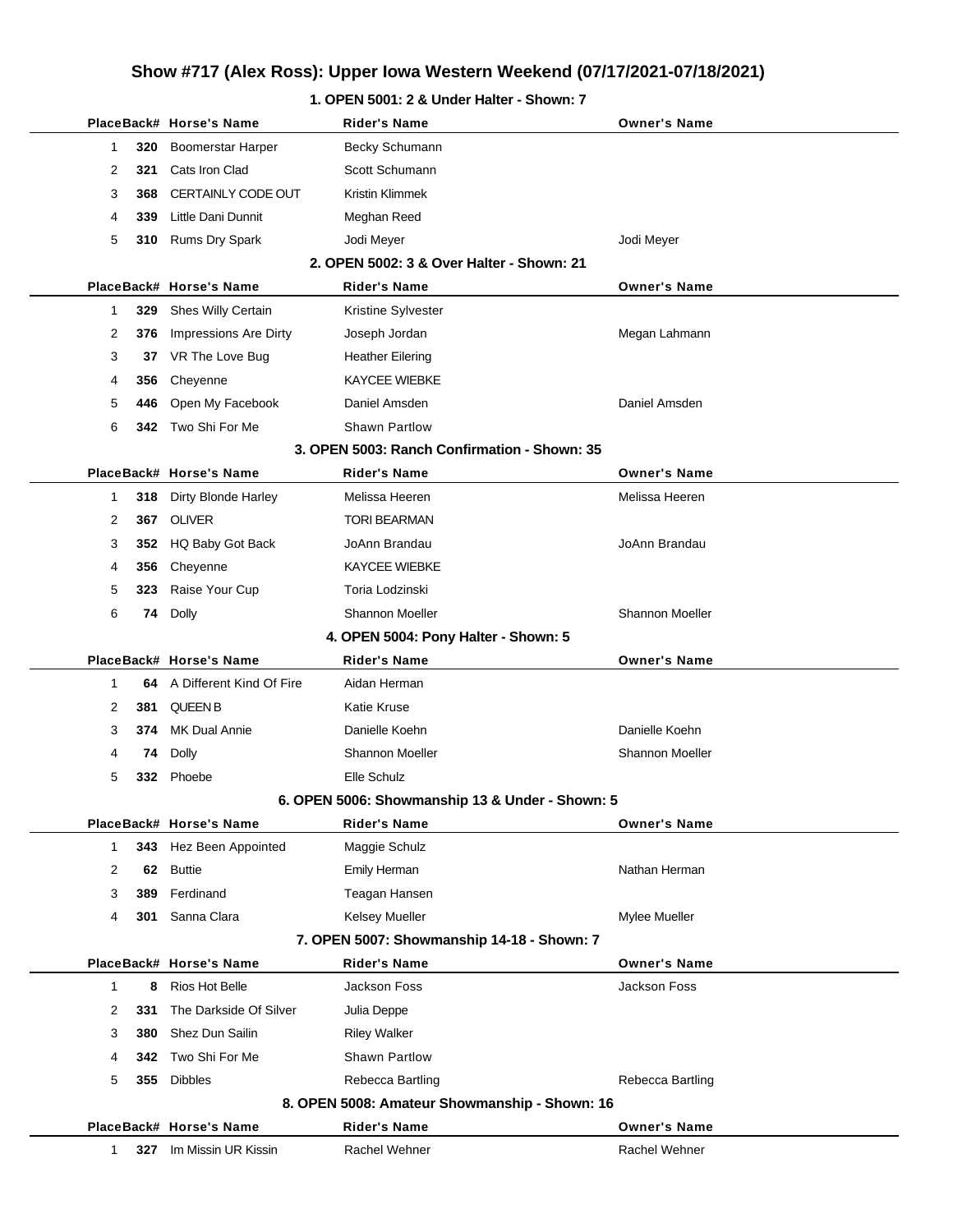|        |      | Show #717 (Alex Ross): Upper Iowa Western Weekend (07/17/2021-07/18/2021) |                                                         |                              |  |
|--------|------|---------------------------------------------------------------------------|---------------------------------------------------------|------------------------------|--|
| 2      |      | 3125 Assigned To B Good                                                   | Kelly Predmore                                          |                              |  |
| 3      | 365  | The Big Celebration                                                       | Jodi Schulz                                             |                              |  |
| 4      | 240  | Zippin Chace                                                              | <b>Katie Sirek</b>                                      |                              |  |
| 5      | 446  | Open My Facebook                                                          | Daniel Amsden                                           | Daniel Amsden                |  |
|        |      |                                                                           | 9. OPEN 5009: Hunter Under Saddle 13 & Under - Shown: 2 |                              |  |
|        |      | PlaceBack# Horse's Name                                                   | Rider's Name                                            | <b>Owner's Name</b>          |  |
| 1      | 62   | <b>Buttie</b>                                                             | Emily Herman                                            | Nathan Herman                |  |
| 2      | 389  | Ferdinand                                                                 | Teagan Hansen                                           |                              |  |
|        |      |                                                                           | 11. OPEN 5011: Hunter Under Saddle - Amateur - Shown: 8 |                              |  |
|        |      | PlaceBack# Horse's Name                                                   | <b>Rider's Name</b>                                     | <b>Owner's Name</b>          |  |
| 1      |      | 365 The Big Celebration                                                   | Jodi Schulz                                             |                              |  |
| 2      | 37   | VR The Love Bug                                                           | <b>Heather Eilering</b>                                 |                              |  |
| 3      | 359  | PS Heza VS                                                                | Kristen Davison                                         | Kristen Davison              |  |
| 4      | 240  | Zippin Chace                                                              | <b>Katie Sirek</b>                                      |                              |  |
| 5      | 388  | <b>Muddy Waters</b>                                                       | <b>Tori Brandt</b>                                      |                              |  |
| 6      | 3125 | Assigned To B Good                                                        | Kelly Predmore                                          |                              |  |
|        |      |                                                                           | 12. OPEN 5012: Hunter Under Saddle - Open - Shown: 5    |                              |  |
|        |      | PlaceBack# Horse's Name                                                   | <b>Rider's Name</b>                                     | <b>Owner's Name</b>          |  |
| 1      | 240  | Zippin Chace                                                              | <b>Katie Sirek</b>                                      |                              |  |
| 2      | 3125 | Assigned To B Good                                                        | Kelly Predmore                                          |                              |  |
| 3      | 351  | MY GIRLS GOT DEFINITION                                                   | <b>MARY HANSON</b>                                      |                              |  |
| 4      | 67   | Dun It Redneck Stile                                                      | Nathan Herman                                           |                              |  |
| 5      | 388  | <b>Muddy Waters</b>                                                       | <b>Tori Brandt</b>                                      |                              |  |
|        |      |                                                                           | 14. OPEN 5014: English Equitation 13 & Under - Shown: 1 |                              |  |
|        |      | PlaceBack# Horse's Name                                                   | Rider's Name                                            | <b>Owner's Name</b>          |  |
|        |      | 389 Ferdinand                                                             | Teagan Hansen                                           |                              |  |
| 1      |      |                                                                           | 16. OPEN 5016: English Equitation - Amateur - Shown: 6  |                              |  |
|        |      |                                                                           |                                                         |                              |  |
|        |      | PlaceBack# Horse's Name                                                   | Rider's Name                                            | <b>Owner's Name</b>          |  |
| 1      |      | 353 MY LIMITED EDITION                                                    | <b>TERRI HURLEY</b>                                     |                              |  |
| 2      | 365  | The Big Celebration                                                       | Jodi Schulz                                             |                              |  |
| 3      | 240  | Zippin Chace                                                              | <b>Katie Sirek</b>                                      |                              |  |
| 4      | 67   | Dun It Redneck Stile                                                      | Nathan Herman                                           |                              |  |
| 5      | 37   | VR The Love Bug                                                           | <b>Heather Eilering</b>                                 |                              |  |
| 6      |      | 3125 Assigned To B Good                                                   | Kelly Predmore                                          |                              |  |
|        |      |                                                                           | 17. OPEN 5017: Lead Line 8 & Under - Shown: 6           |                              |  |
|        |      | PlaceBack# Horse's Name                                                   | Rider's Name                                            | <b>Owner's Name</b>          |  |
| 0      | 351  | MY GIRLS GOT DEFINITION                                                   | <b>TERRI HURLEY</b>                                     |                              |  |
| 0      | 353  | MY LIMITED EDITION                                                        | <b>EASTON HANSON</b>                                    |                              |  |
| 0      | 382  | Becky                                                                     | <b>Brannon Heitland</b>                                 |                              |  |
| 0      | 383  | Bugsy                                                                     | <b>Brannon Heitland</b>                                 |                              |  |
| 0      | 318  | Dirty Blonde Harley                                                       | Melissa Heeren                                          | Melissa Heeren               |  |
| 0      | 97   | Razzle                                                                    | <b>Shannon Moeller</b>                                  | Shannon & Shannon Moeller    |  |
|        |      |                                                                           | 18. OPEN 5018: Jackpot Walk Trot - Shown: 20            |                              |  |
|        |      | PlaceBack# Horse's Name                                                   | <b>Rider's Name</b>                                     | <b>Owner's Name</b>          |  |
| 0<br>1 | 304  | Gus<br><b>Gentlemen With Class</b>                                        | Kolt Reynolds<br>Linda Tish                             | Kelly Reynolds<br>Linda Tish |  |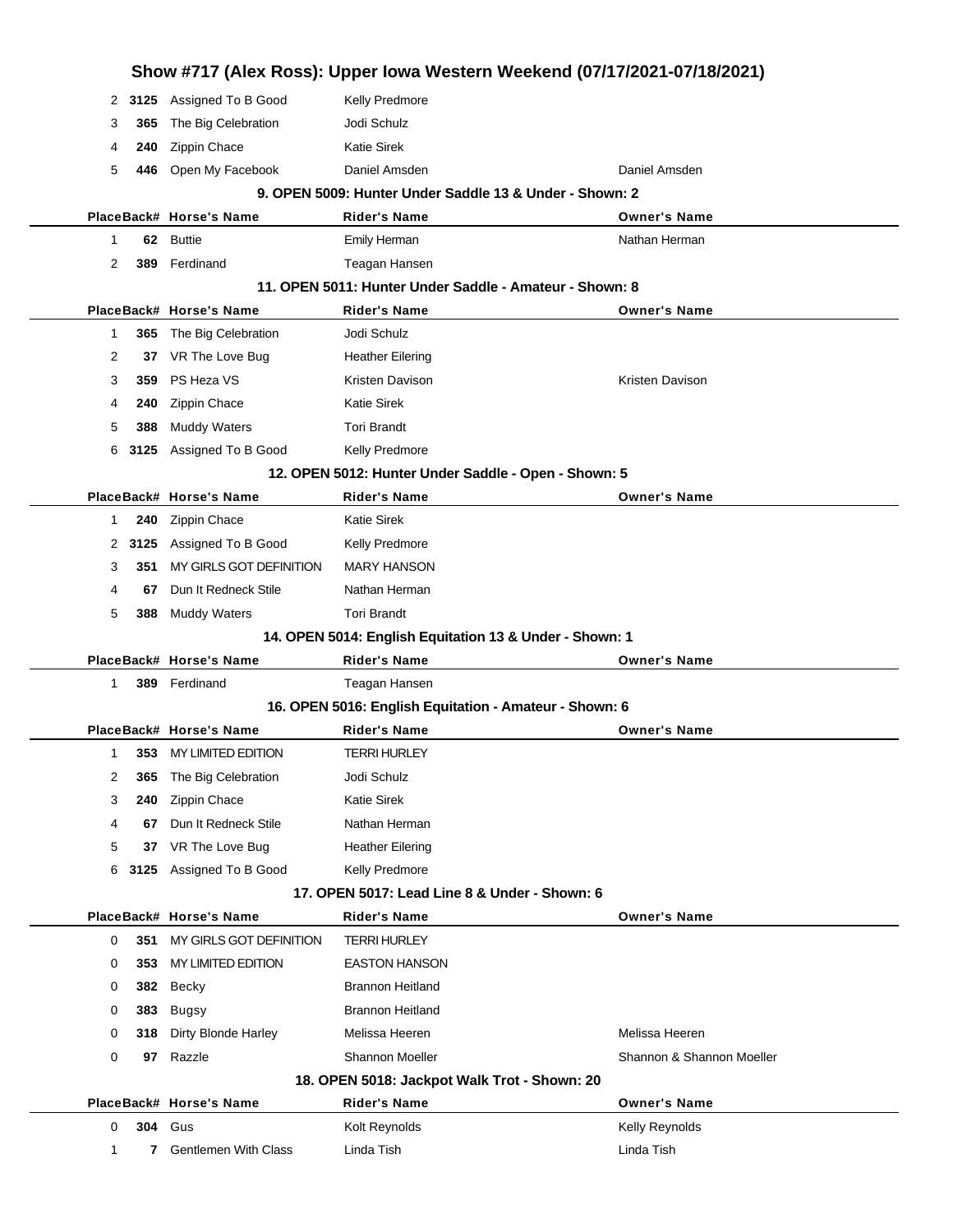|                                                |      |                                           | Show #717 (Alex Ross): Upper Iowa Western Weekend (07/17/2021-07/18/2021) |                                       |  |  |  |
|------------------------------------------------|------|-------------------------------------------|---------------------------------------------------------------------------|---------------------------------------|--|--|--|
| 2                                              | 370  | <b>Scenics Black Gold</b>                 | Shae Buhs                                                                 |                                       |  |  |  |
| 3                                              | 329  | Shes Willy Certain                        | Kristine Sylvester                                                        |                                       |  |  |  |
| 4                                              | 3    | SV Zippin On Rio                          | Rita Robison                                                              | Rita Robison                          |  |  |  |
| 5                                              | 8    | Rios Hot Belle                            | <b>Jackson Foss</b>                                                       | Jackson Foss                          |  |  |  |
| 6                                              | 319  | Huntin One                                | Addison Kreimer                                                           | Jill Kreimeyer                        |  |  |  |
|                                                |      |                                           | 19. OPEN 5019: Walk Trot 13 & Under - Shown: 9                            |                                       |  |  |  |
|                                                |      | PlaceBack# Horse's Name                   | <b>Rider's Name</b>                                                       | <b>Owner's Name</b>                   |  |  |  |
| 1                                              |      | 319 Huntin One                            | Addison Kreimer                                                           | Jill Kreimeyer                        |  |  |  |
| 2                                              | 373  | Toothpick                                 | Wyatt Hansen                                                              |                                       |  |  |  |
| 3                                              |      | 372 Zero                                  | Teagan Hansen                                                             |                                       |  |  |  |
| 4                                              | 343  | Hez Been Appointed                        | Maggie Schulz                                                             |                                       |  |  |  |
| 5                                              | 62   | <b>Buttie</b>                             | <b>Emily Herman</b>                                                       | Nathan Herman                         |  |  |  |
| 6                                              | 383  | <b>Bugsy</b>                              | Kynzlee Bamrick                                                           |                                       |  |  |  |
| 7                                              | 398  | Pete The Pony                             | <b>REMINGTON HUBER</b>                                                    |                                       |  |  |  |
|                                                |      |                                           | 20. OPEN 5020: Walk Trot 14-18 - Shown: 6                                 |                                       |  |  |  |
|                                                |      | PlaceBack# Horse's Name                   | <b>Rider's Name</b>                                                       | <b>Owner's Name</b>                   |  |  |  |
| 1                                              | 392  | Bailey                                    | Katie Kruse                                                               |                                       |  |  |  |
| 2                                              | 331  | The Darkside Of Silver                    | Julia Deppe                                                               |                                       |  |  |  |
| 3                                              | 380  | Shez Dun Sailin                           | <b>Riley Walker</b>                                                       |                                       |  |  |  |
| 4                                              | 64   | A Different Kind Of Fire                  | Aidan Herman                                                              |                                       |  |  |  |
| 5                                              | 8    | <b>Rios Hot Belle</b>                     | <b>Jackson Foss</b>                                                       | Jackson Foss                          |  |  |  |
| 6                                              | 355  | <b>Dibbles</b>                            | Rebecca Bartling                                                          | Rebecca Bartling                      |  |  |  |
| 21. OPEN 5021: Walk Trot - Amateur - Shown: 17 |      |                                           |                                                                           |                                       |  |  |  |
|                                                |      |                                           |                                                                           |                                       |  |  |  |
|                                                |      | PlaceBack# Horse's Name                   | <b>Rider's Name</b>                                                       | <b>Owner's Name</b>                   |  |  |  |
| 0                                              | 304  | Gus                                       | Kolt Reynolds                                                             | Kelly Reynolds                        |  |  |  |
| 1                                              | 7    | <b>Gentlemen With Class</b>               | Linda Tish                                                                | Linda Tish                            |  |  |  |
| 2                                              | 3    | SV Zippin On Rio                          | Rita Robison                                                              | Rita Robison                          |  |  |  |
| 3                                              | 327  | Im Missin UR Kissin                       | Rachel Wehner                                                             | Rachel Wehner                         |  |  |  |
| 4                                              |      | 37 VR The Love Bug                        | <b>Heather Eilering</b>                                                   |                                       |  |  |  |
| 5                                              | 334  | Zips Heaven Sent                          | Jen Deppe                                                                 |                                       |  |  |  |
| 6                                              | 353. | MY LIMITED EDITION                        | <b>TERRI HURLEY</b>                                                       |                                       |  |  |  |
|                                                |      |                                           | 22. OPEN 5022: Jackpot Western Pleasure - Shown: 8                        |                                       |  |  |  |
|                                                |      | PlaceBack# Horse's Name                   | <b>Rider's Name</b>                                                       | <b>Owner's Name</b>                   |  |  |  |
| 1                                              | 394  | Pretty Irresistable                       | Carson Handeland                                                          |                                       |  |  |  |
| 2                                              | 383  | <b>Bugsy</b>                              | Kynzlee Bamrick                                                           |                                       |  |  |  |
| 3                                              | 7    | <b>Gentlemen With Class</b>               | Linda Tish                                                                | Linda Tish                            |  |  |  |
| 4                                              | 329  | Shes Willy Certain                        | Kristine Sylvester                                                        |                                       |  |  |  |
| 5                                              | 319  | Huntin One                                | Addison Kreimer                                                           | Jill Kreimeyer                        |  |  |  |
| 6                                              | 331  | The Darkside Of Silver                    | Julia Deppe                                                               |                                       |  |  |  |
|                                                |      |                                           | 23. OPEN 5023: 2 & 3 Year Old Western Pleasure - Shown: 2                 |                                       |  |  |  |
|                                                |      | PlaceBack# Horse's Name                   | <b>Rider's Name</b>                                                       | <b>Owner's Name</b>                   |  |  |  |
| 1                                              | 329  | Shes Willy Certain                        | Kristine Sylvester                                                        |                                       |  |  |  |
| 2                                              | 380  | Shez Dun Sailin                           | <b>Riley Walker</b>                                                       |                                       |  |  |  |
|                                                |      |                                           | 24. OPEN 5024: Western Pleasure 13 & Under - Shown: 2                     |                                       |  |  |  |
| 1                                              |      | PlaceBack# Horse's Name<br>319 Huntin One | <b>Rider's Name</b><br>Addison Kreimer                                    | <b>Owner's Name</b><br>Jill Kreimeyer |  |  |  |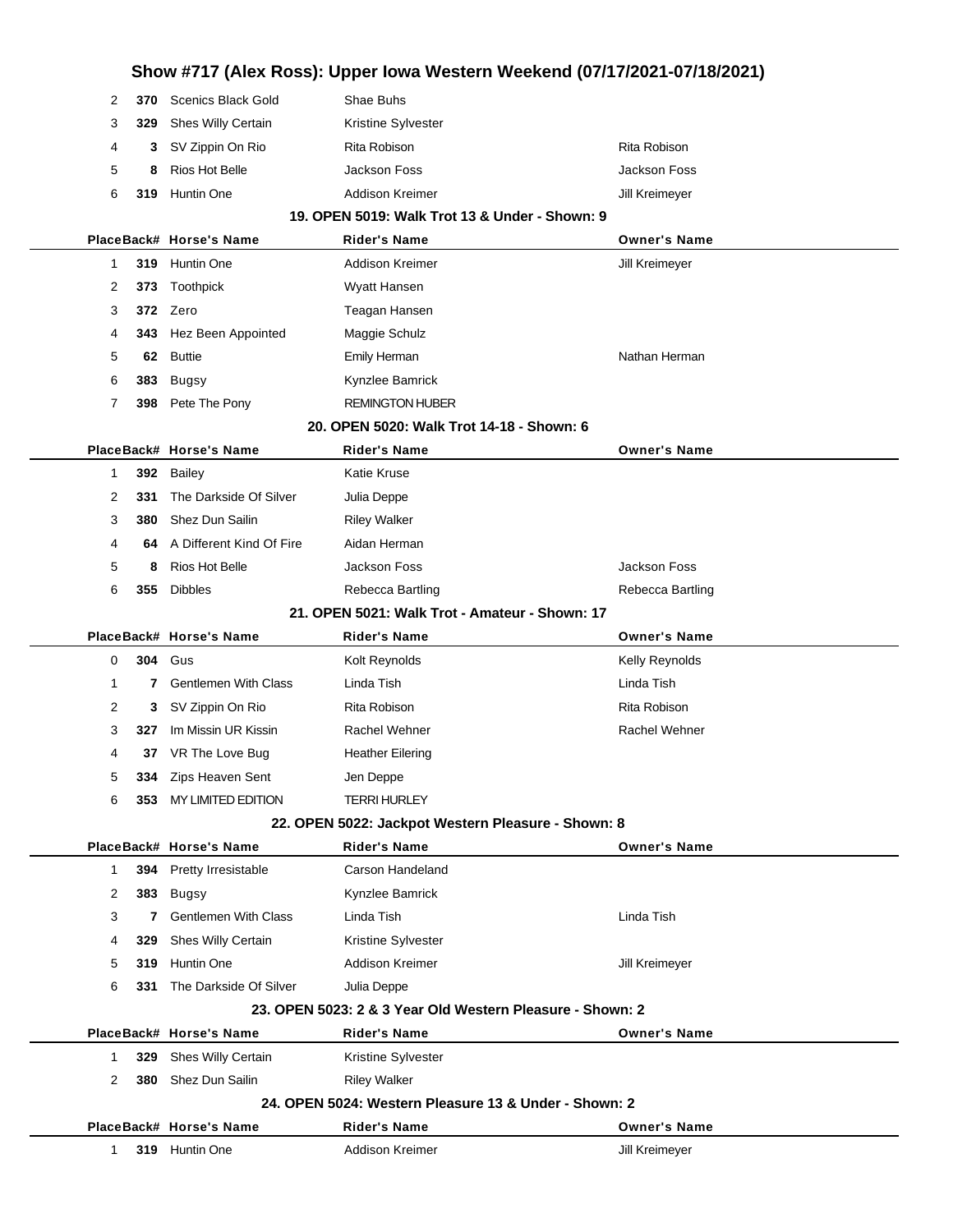|                                                  |      |                                                   |                                                          | Show #717 (Alex Ross): Upper Iowa Western Weekend (07/17/2021-07/18/2021) |  |  |  |
|--------------------------------------------------|------|---------------------------------------------------|----------------------------------------------------------|---------------------------------------------------------------------------|--|--|--|
| 2                                                |      | 62 Buttie                                         | Emily Herman                                             | Nathan Herman                                                             |  |  |  |
| 25. OPEN 5025: Western Pleasure 14-18 - Shown: 3 |      |                                                   |                                                          |                                                                           |  |  |  |
|                                                  |      | PlaceBack# Horse's Name                           | Rider's Name                                             | <b>Owner's Name</b>                                                       |  |  |  |
| 1                                                | 8    | Rios Hot Belle                                    | Jackson Foss                                             | Jackson Foss                                                              |  |  |  |
| 2                                                | 64   | A Different Kind Of Fire                          | Aidan Herman                                             |                                                                           |  |  |  |
| 3                                                | 355  | <b>Dibbles</b>                                    | Rebecca Bartling                                         | Rebecca Bartling                                                          |  |  |  |
|                                                  |      |                                                   | 26. OPEN 5026: Western Pleasure - Amateur - Shown: 10    |                                                                           |  |  |  |
|                                                  |      | PlaceBack# Horse's Name                           | <b>Rider's Name</b>                                      | <b>Owner's Name</b>                                                       |  |  |  |
| 1                                                | 7    | <b>Gentlemen With Class</b>                       | Linda Tish                                               | Linda Tish                                                                |  |  |  |
| 2                                                | 334  | Zips Heaven Sent                                  | Jen Deppe                                                |                                                                           |  |  |  |
| 3                                                | 365  | The Big Celebration                               | Jodi Schulz                                              |                                                                           |  |  |  |
| 4                                                | 37   | VR The Love Bug                                   | <b>Heather Eilering</b>                                  |                                                                           |  |  |  |
| 5                                                | 3125 | Assigned To B Good                                | Kelly Predmore                                           |                                                                           |  |  |  |
| 6                                                | 353  | MY LIMITED EDITION                                | <b>TERRI HURLEY</b>                                      |                                                                           |  |  |  |
|                                                  |      |                                                   | 27. OPEN 5027: Junior Western Pleasure - Shown: 7        |                                                                           |  |  |  |
|                                                  |      | PlaceBack# Horse's Name                           | <b>Rider's Name</b>                                      | <b>Owner's Name</b>                                                       |  |  |  |
| 1                                                | 391  | Certainly Can Do                                  | Carson Handeland                                         |                                                                           |  |  |  |
| 2                                                | 329  | Shes Willy Certain                                | Kristine Sylvester                                       |                                                                           |  |  |  |
| 3                                                | 313  | One Hot Beyonce                                   | Liz Johnson                                              |                                                                           |  |  |  |
| 4                                                | 351  | MY GIRLS GOT DEFINITION                           | <b>MARY HANSON</b>                                       |                                                                           |  |  |  |
| 5                                                | 62   | <b>Buttie</b>                                     | <b>Emily Herman</b>                                      | Nathan Herman                                                             |  |  |  |
| 6                                                | 397  | The Bees Knees                                    | Mary Jo Mcman                                            |                                                                           |  |  |  |
|                                                  |      |                                                   | 28. OPEN 5028: Senior Western Pleasure - Shown: 10       |                                                                           |  |  |  |
|                                                  |      | PlaceBack# Horse's Name                           |                                                          |                                                                           |  |  |  |
|                                                  |      |                                                   | <b>Rider's Name</b>                                      | <b>Owner's Name</b>                                                       |  |  |  |
| 1                                                | 396  | Martha                                            | Carson Handeland                                         |                                                                           |  |  |  |
| 2                                                | 383  | <b>Bugsy</b>                                      | Kynzlee Bamrick                                          |                                                                           |  |  |  |
| 3                                                | 319  | Huntin One                                        | <b>Addison Kreimer</b>                                   | Jill Kreimeyer                                                            |  |  |  |
| 4                                                | 3125 | Assigned To B Good                                | Kelly Predmore                                           |                                                                           |  |  |  |
| 5                                                | 334  | Zips Heaven Sent                                  | Jen Deppe                                                |                                                                           |  |  |  |
| 6                                                | 37   | VR The Love Bug                                   | <b>Heather Eilering</b>                                  |                                                                           |  |  |  |
| 7                                                | 331  | The Darkside Of Silver                            | Julia Deppe                                              |                                                                           |  |  |  |
|                                                  |      |                                                   | 30. OPEN 5030: Youth Ideal Western Pleasure - Shown: 4   |                                                                           |  |  |  |
|                                                  |      | PlaceBack# Horse's Name                           | <b>Rider's Name</b>                                      | <b>Owner's Name</b>                                                       |  |  |  |
| $\mathbf{1}$                                     | 331  | The Darkside Of Silver                            | Julia Deppe                                              |                                                                           |  |  |  |
| 2                                                | 62   | <b>Buttie</b>                                     | Emily Herman                                             | Nathan Herman                                                             |  |  |  |
| 3                                                | 319  | <b>Huntin One</b>                                 | <b>Addison Kreimer</b>                                   | Jill Kreimeyer                                                            |  |  |  |
| 4                                                |      | 64 A Different Kind Of Fire                       | Aidan Herman                                             |                                                                           |  |  |  |
|                                                  |      |                                                   | 31. OPEN 5031: Amateur Ideal Western Pleasure - Shown: 3 |                                                                           |  |  |  |
|                                                  |      | PlaceBack# Horse's Name                           | <b>Rider's Name</b>                                      | <b>Owner's Name</b>                                                       |  |  |  |
| $\mathbf{1}$                                     | 67   | Dun It Redneck Stile                              | Nathan Herman                                            |                                                                           |  |  |  |
| 2                                                | 3125 | Assigned To B Good                                | Kelly Predmore                                           |                                                                           |  |  |  |
| 3                                                | 335  | Hide Your Lazy                                    | Janet Radke                                              |                                                                           |  |  |  |
|                                                  |      |                                                   | 32. OPEN 5032: Open Ideal Western Pleasure - Shown: 2    |                                                                           |  |  |  |
|                                                  |      | PlaceBack# Horse's Name                           | <b>Rider's Name</b>                                      | <b>Owner's Name</b>                                                       |  |  |  |
| 2                                                | 67   | 1 3125 Assigned To B Good<br>Dun It Redneck Stile | Kelly Predmore<br>Nathan Herman                          |                                                                           |  |  |  |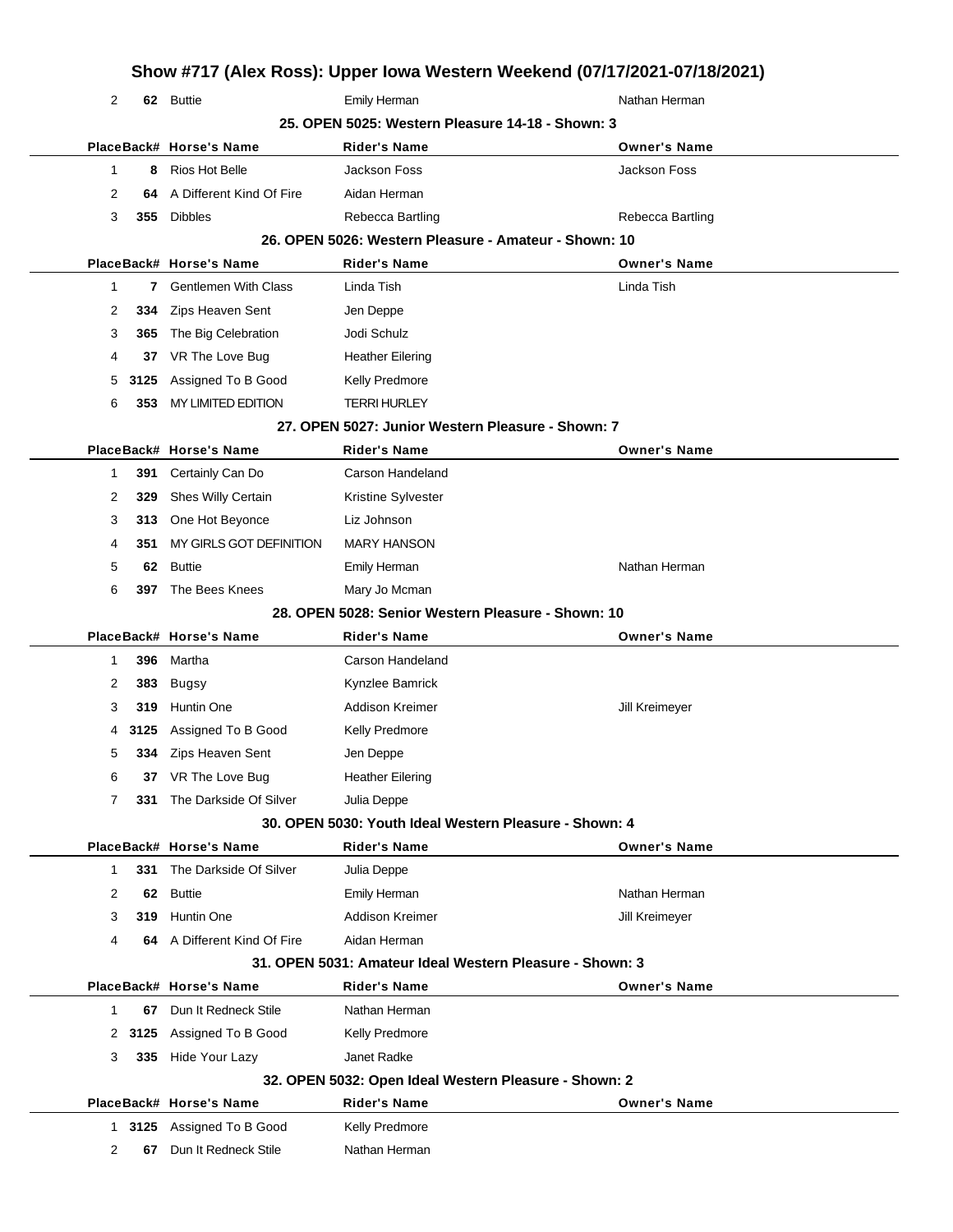# **Show #717 (Alex Ross): Upper Iowa Western Weekend (07/17/2021-07/18/2021)**

### **33. OPEN 5033: Horsemanship 13 & Under - Shown: 4**

|              |     | PlaceBack# Horse's Name   | <b>Rider's Name</b>                                         | <b>Owner's Name</b>       |
|--------------|-----|---------------------------|-------------------------------------------------------------|---------------------------|
| 1            |     | 373 Toothpick             | Wyatt Hansen                                                |                           |
| 2            |     | 372 Zero                  | Teagan Hansen                                               |                           |
| 3            |     | 62 Buttie                 | Emily Herman                                                | Nathan Herman             |
| 4            | 301 | Sanna Clara               | Mylee Mueller                                               | Mylee Mueller             |
|              |     |                           | 34. OPEN 5034: Horsemanship 14-18 - Shown: 5                |                           |
|              |     | PlaceBack# Horse's Name   | <b>Rider's Name</b>                                         | <b>Owner's Name</b>       |
| 1            | 331 | The Darkside Of Silver    | Julia Deppe                                                 |                           |
| 2            | 380 | Shez Dun Sailin           | <b>Riley Walker</b>                                         |                           |
| 3            |     | 355 Dibbles               | Rebecca Bartling                                            | Rebecca Bartling          |
|              |     |                           | 35. OPEN 5035: Horsemanship - Amateur - Shown: 12           |                           |
|              |     | PlaceBack# Horse's Name   | <b>Rider's Name</b>                                         | <b>Owner's Name</b>       |
| $\mathbf{1}$ | 278 | Notorious Big             | <b>Kris Walker</b>                                          | <b>Riley Walker</b>       |
| 2            |     | 334 Zips Heaven Sent      | Jen Deppe                                                   |                           |
| 3            | 97  | Razzle                    | Randy Moeller                                               | Shannon & Shannon Moeller |
| 4            | 353 | <b>MY LIMITED EDITION</b> | <b>TERRI HURLEY</b>                                         |                           |
| 5            |     | 3125 Assigned To B Good   | Kelly Predmore                                              |                           |
|              |     |                           | 36. OPEN 5036: Youth Trail 13 & Under - Shown: 3            |                           |
|              |     | PlaceBack# Horse's Name   | <b>Rider's Name</b>                                         | <b>Owner's Name</b>       |
| DQ           |     | 332 Phoebe                | Elle Schulz                                                 |                           |
| DQ           | 301 | Sanna Clara               | Mylee Mueller                                               | Mylee Mueller             |
| DQ           |     | 302 Once In Time          | <b>Hadley Mueller</b>                                       |                           |
|              |     |                           | 37. OPEN 5037: Trail 14-18 - Shown: 3                       |                           |
|              |     | PlaceBack# Horse's Name   | <b>Rider's Name</b>                                         | <b>Owner's Name</b>       |
| 1            | 331 | The Darkside Of Silver    | Julia Deppe                                                 |                           |
| 2            |     | 355 Dibbles               | Rebecca Bartling                                            | Rebecca Bartling          |
|              |     |                           | 38. OPEN 5038: Trail - Amateur - Shown: 10                  |                           |
|              |     | PlaceBack# Horse's Name   | <b>Rider's Name</b>                                         | <b>Owner's Name</b>       |
| $\mathbf{1}$ |     | 67 Dun It Redneck Stile   | Nathan Herman                                               |                           |
| 2            | 97  | Razzle                    | Randy Moeller                                               | Shannon & Shannon Moeller |
| 3            | 334 | Zips Heaven Sent          | Jen Deppe                                                   |                           |
| 4            | 333 | Driftin Dry Smoke         | <b>Emily Melander</b>                                       |                           |
| 5            | 353 | MY LIMITED EDITION        | <b>TERRI HURLEY</b>                                         |                           |
| 6            |     | 375 Lopin Like Aloxis     | Joseph Jordan                                               |                           |
|              |     |                           | 39. OPEN 5039: Open Trail - Shown: 10                       |                           |
|              |     | PlaceBack# Horse's Name   | <b>Rider's Name</b>                                         | <b>Owner's Name</b>       |
| $\mathbf 1$  | 67  | Dun It Redneck Stile      | Nathan Herman                                               |                           |
| 2            | 97  | Razzle                    | Shannon Moeller                                             | Shannon & Shannon Moeller |
| 3            | 353 | MY LIMITED EDITION        | <b>ALYSON HURLEY</b>                                        |                           |
| 4            | 74  | Dolly                     | Shannon Moeller                                             | <b>Shannon Moeller</b>    |
| 5            | 351 | MY GIRLS GOT DEFINITION   | <b>MARY HANSON</b>                                          |                           |
| 6            |     | 3125 Assigned To B Good   | <b>Kelly Predmore</b>                                       |                           |
|              |     |                           | 40. OPEN 5040: Youth Ranch Walk Trot 18 & Under - Shown: 17 |                           |
|              |     | PlaceBack# Horse's Name   | <b>Rider's Name</b>                                         | <b>Owner's Name</b>       |
| $\mathbf{1}$ |     | 306 Hour Of Temptation    | <b>Tessa Roseke</b>                                         | Wendy Roseke              |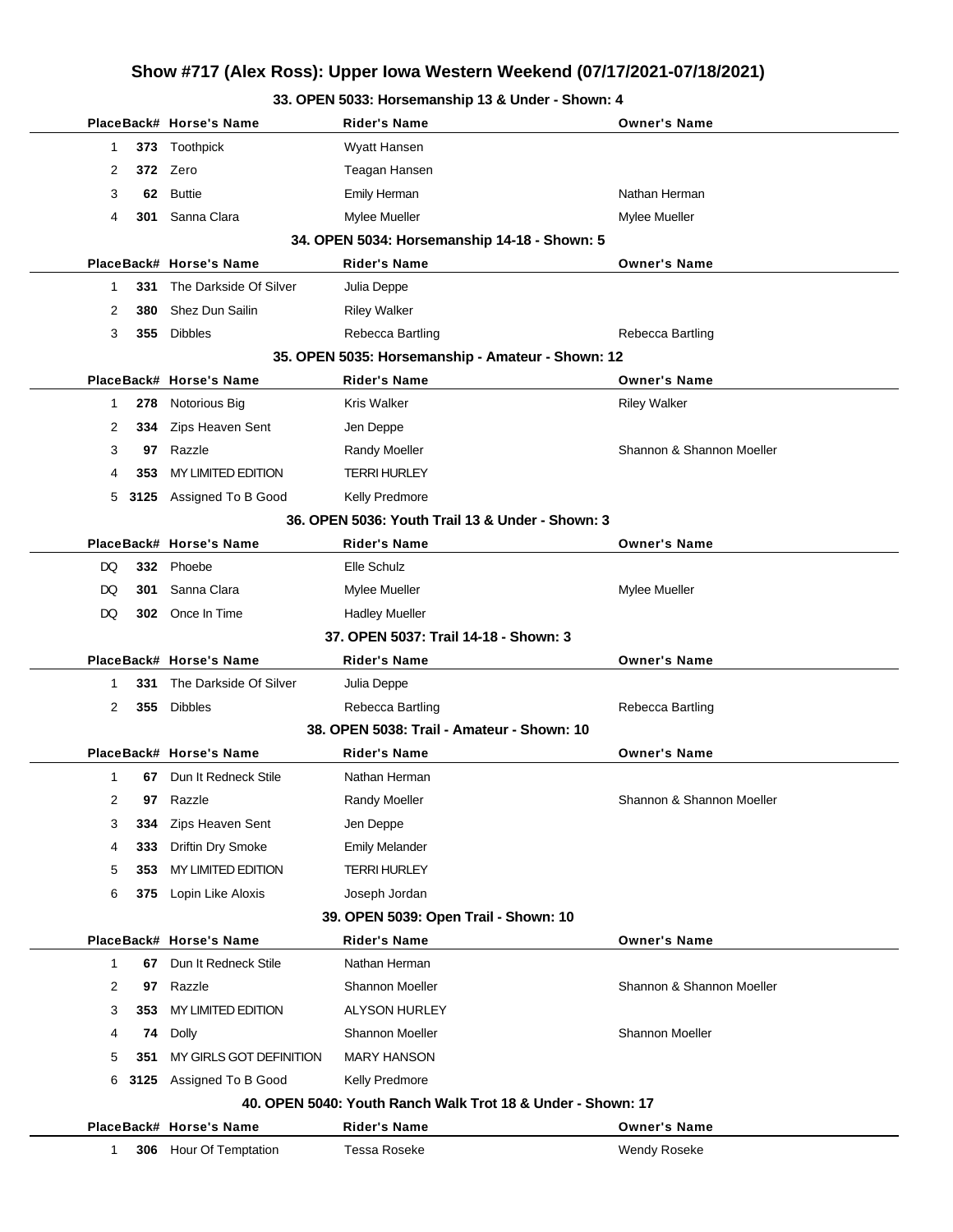| Show #717 (Alex Ross): Upper Iowa Western Weekend (07/17/2021-07/18/2021) |     |                              |                                                               |                        |  |  |  |
|---------------------------------------------------------------------------|-----|------------------------------|---------------------------------------------------------------|------------------------|--|--|--|
| 2                                                                         |     | 372 Zero                     | Teagan Hansen                                                 |                        |  |  |  |
| 3                                                                         | 380 | Shez Dun Sailin              | <b>Riley Walker</b>                                           |                        |  |  |  |
| 4                                                                         |     | 373 Toothpick                | Wyatt Hansen                                                  |                        |  |  |  |
| 5                                                                         | 325 | <b>Sunrise Twist</b>         | <b>Faith Stephens</b>                                         |                        |  |  |  |
| 6                                                                         | 301 | Sanna Clara                  | Mylee Mueller                                                 | Mylee Mueller          |  |  |  |
|                                                                           |     |                              | 41. OPEN 5041: Amateur Ranch Walk Trot - Shown: 29            |                        |  |  |  |
|                                                                           |     | PlaceBack# Horse's Name      | Rider's Name                                                  | <b>Owner's Name</b>    |  |  |  |
| 1                                                                         |     | 326 Rolexs Hollywood Lady    | <b>Bailey Brewer</b>                                          | <b>Bailey Brewer</b>   |  |  |  |
| 2                                                                         | 338 | Ms Connie                    | Dennis Clinton                                                |                        |  |  |  |
| 3                                                                         |     | 378 Guna Bea Lil Mobster     | Nikki Rowe                                                    |                        |  |  |  |
| 4                                                                         | 74  | Dolly                        | <b>Shannon Moeller</b>                                        | <b>Shannon Moeller</b> |  |  |  |
| 5                                                                         | 364 | <b>JB ROOSTERS POKERHAND</b> | <b>TAYLOR BEARMAN</b>                                         |                        |  |  |  |
| 6                                                                         | 361 | Lenas Sequin                 | <b>Jared Maas</b>                                             | Jared Maas             |  |  |  |
| 7                                                                         |     | 323 Raise Your Cup           | Toria Lodzinski                                               |                        |  |  |  |
|                                                                           |     |                              | 42. OPEN 5042: Jackpot Ranch Rail Pleasure - Shown: 19        |                        |  |  |  |
|                                                                           |     | PlaceBack# Horse's Name      | Rider's Name                                                  | <b>Owner's Name</b>    |  |  |  |
| 1                                                                         | 278 | Notorious Big                | Kris Walker                                                   | <b>Riley Walker</b>    |  |  |  |
| 2                                                                         | 373 | Toothpick                    | Wyatt Hansen                                                  |                        |  |  |  |
| 3                                                                         |     | 372 Zero                     | Teagan Hansen                                                 |                        |  |  |  |
| 4                                                                         | 324 | <b>Hes A Cool Rooster</b>    | <b>Steve Guilling</b>                                         |                        |  |  |  |
| 5                                                                         | 380 | Shez Dun Sailin              | <b>Riley Walker</b>                                           |                        |  |  |  |
| 6                                                                         | 338 | Ms Connie                    | Dennis Clinton                                                |                        |  |  |  |
| $\overline{7}$                                                            | 95  | <b>BPR Black Diamond</b>     | Viviane Bearbower                                             | Viviane Bearbower      |  |  |  |
| 43. OPEN 5043: Youth Ranch Rail Pleasure 18 & Under - Shown: 12           |     |                              |                                                               |                        |  |  |  |
|                                                                           |     |                              |                                                               |                        |  |  |  |
|                                                                           |     | PlaceBack# Horse's Name      | <b>Rider's Name</b>                                           | <b>Owner's Name</b>    |  |  |  |
| 1                                                                         |     | 373 Toothpick                | Wyatt Hansen                                                  |                        |  |  |  |
| 2                                                                         |     | 372 Zero                     | Teagan Hansen                                                 |                        |  |  |  |
| 3                                                                         | 306 | Hour Of Temptation           | Tessa Roseke                                                  | <b>Wendy Roseke</b>    |  |  |  |
| 4                                                                         | 393 | Ranch Girl Dream             | Katie Kruse                                                   |                        |  |  |  |
| 5                                                                         | 380 | Shez Dun Sailin              | <b>Riley Walker</b>                                           |                        |  |  |  |
| 6                                                                         | 325 | <b>Sunrise Twist</b>         | <b>Faith Stephens</b>                                         |                        |  |  |  |
| 7                                                                         |     | 308 Ginny                    | Adisyn Erdman                                                 |                        |  |  |  |
|                                                                           |     |                              | 44. OPEN 5044: Amateur Ranch Rail Pleasure - Shown: 15        |                        |  |  |  |
|                                                                           |     | PlaceBack# Horse's Name      | Rider's Name                                                  | <b>Owner's Name</b>    |  |  |  |
| 1                                                                         |     | 324 Hes A Cool Rooster       | <b>Steve Guilling</b>                                         |                        |  |  |  |
| 2                                                                         | 338 | Ms Connie                    | Dennis Clinton                                                |                        |  |  |  |
| 3                                                                         | 326 | Rolexs Hollywood Lady        | <b>Bailey Brewer</b>                                          | <b>Bailey Brewer</b>   |  |  |  |
| 4                                                                         | 323 | Raise Your Cup               | Toria Lodzinski                                               |                        |  |  |  |
| 5                                                                         | 74  | Dolly                        | Shannon Moeller                                               | <b>Shannon Moeller</b> |  |  |  |
| 6                                                                         | 378 | Guna Bea Lil Mobster         | Nikki Rowe                                                    |                        |  |  |  |
| 7                                                                         | 330 | Leos High Cat                | Katie Mayland                                                 |                        |  |  |  |
|                                                                           |     |                              | 45. OPEN 5045: 2 & 3 Year Old Ranch Rail Pleasure - Shown: 11 |                        |  |  |  |
|                                                                           |     | PlaceBack# Horse's Name      | Rider's Name                                                  | <b>Owner's Name</b>    |  |  |  |
| 1                                                                         | 306 | Hour Of Temptation           | Tessa Roseke                                                  | Wendy Roseke           |  |  |  |
| 2                                                                         | 380 | Shez Dun Sailin              | <b>Riley Walker</b>                                           |                        |  |  |  |
| 3                                                                         |     | 352 HQ Baby Got Back         | Calyx Beauer                                                  | JoAnn Brandau          |  |  |  |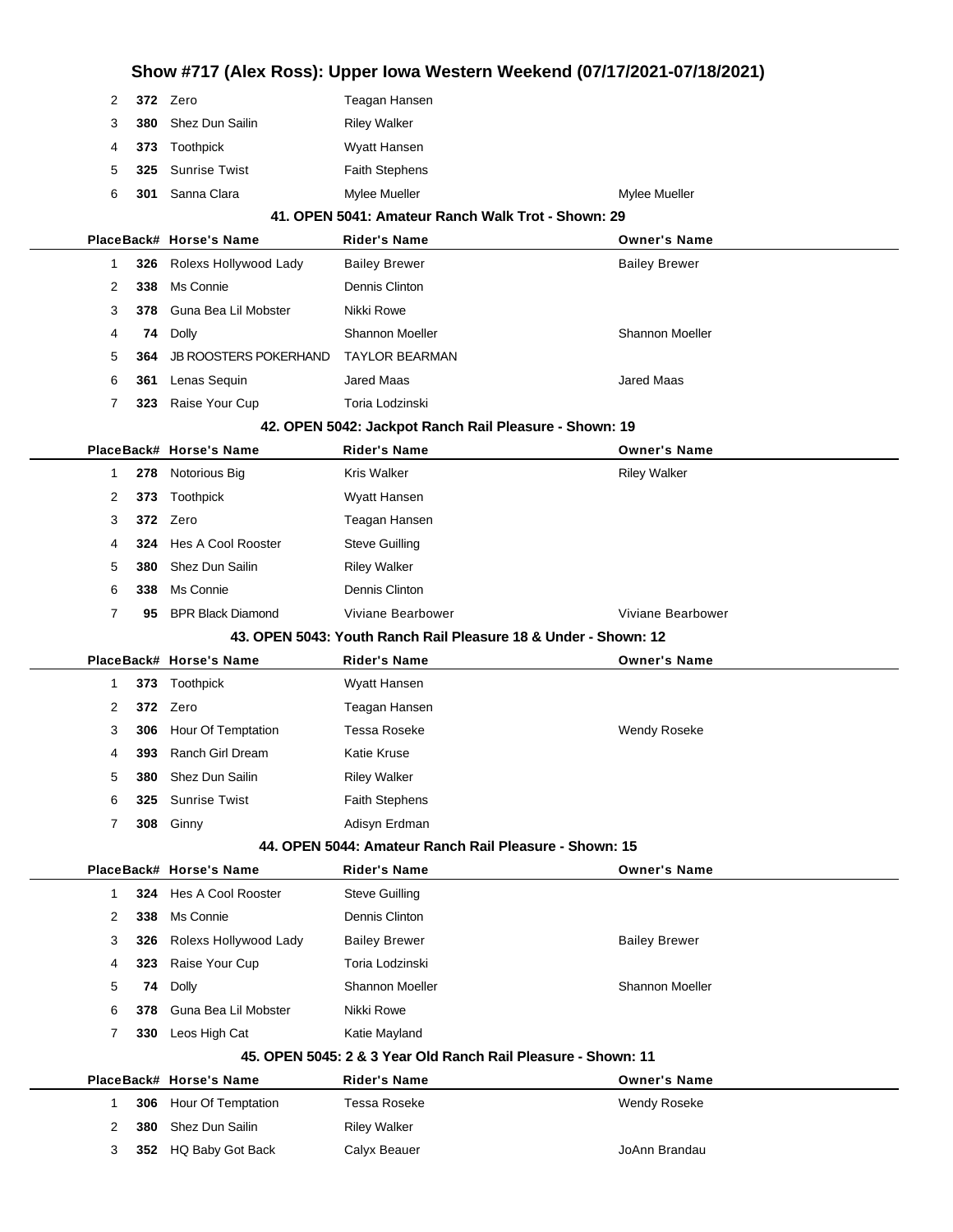|                |     | Show #717 (Alex Ross): Upper Iowa Western Weekend (07/17/2021-07/18/2021) |                                                      |                       |  |  |
|----------------|-----|---------------------------------------------------------------------------|------------------------------------------------------|-----------------------|--|--|
| 4              |     | 312 WANDA                                                                 | Stephanie Stull                                      |                       |  |  |
| 5              | 357 | <b>CY Metallic Dancer</b>                                                 | Lynne Mcgreal                                        |                       |  |  |
| 6              | 350 | Hq WRIGHT ON GUNS                                                         | <b>ROBIN MORRISON</b>                                |                       |  |  |
| 7              | 375 | Lopin Like Aloxis                                                         | Joseph Jordan                                        |                       |  |  |
|                |     |                                                                           | 47. OPEN 5047: Ranch Ideal Youth - Shown: 7          |                       |  |  |
|                |     | PlaceBack# Horse's Name                                                   | <b>Rider's Name</b>                                  | <b>Owner's Name</b>   |  |  |
| 1              | 380 | <b>Shez Dun Sailin</b>                                                    | <b>Riley Walker</b>                                  |                       |  |  |
| 2              | 325 | <b>Sunrise Twist</b>                                                      | <b>Faith Stephens</b>                                |                       |  |  |
| 3              | 373 | Toothpick                                                                 | Wyatt Hansen                                         |                       |  |  |
| 4              | 372 | Zero                                                                      | Teagan Hansen                                        |                       |  |  |
| 5              | 393 | <b>Ranch Girl Dream</b>                                                   | <b>Katie Kruse</b>                                   |                       |  |  |
| 6              | 308 | Ginny                                                                     | Adisyn Erdman                                        |                       |  |  |
|                |     |                                                                           | 48. OPEN 5048: Ranch Ideal Open - Shown: 12          |                       |  |  |
|                |     | PlaceBack# Horse's Name                                                   | <b>Rider's Name</b>                                  | <b>Owner's Name</b>   |  |  |
| 1              | 931 | Mouse                                                                     | Mike Monahan                                         | Mike Monahan          |  |  |
| 2              | 95  | <b>BPR Black Diamond</b>                                                  | Viviane Bearbower                                    | Viviane Bearbower     |  |  |
| 3              | 330 | Leos High Cat                                                             | Katie Mayland                                        |                       |  |  |
| 4              | 323 | Raise Your Cup                                                            | Toria Lodzinski                                      |                       |  |  |
|                |     |                                                                           | 49. OPEN 5049: Ranch Reining 18 & Under - Shown: 2   |                       |  |  |
|                |     | PlaceBack# Horse's Name                                                   | <b>Rider's Name</b>                                  | <b>Owner's Name</b>   |  |  |
| 1              |     | 325 Sunrise Twist                                                         | <b>Faith Stephens</b>                                |                       |  |  |
|                |     |                                                                           | 50. OPEN 5050: Ranch Reining 19 & Over - Shown: 8    |                       |  |  |
|                |     | PlaceBack# Horse's Name                                                   | <b>Rider's Name</b>                                  | <b>Owner's Name</b>   |  |  |
| 1              | 385 | Ernie                                                                     | Derek Heitland                                       |                       |  |  |
| 2              | 390 | Fancy Steppin Whiz                                                        | Diana McBurney                                       |                       |  |  |
| 3              | 378 | Guna Bea Lil Mobster                                                      | Nikki Rowe                                           |                       |  |  |
| 4              | 301 | Sanna Clara                                                               | Kelsey Mueller                                       | Mylee Mueller         |  |  |
| 5              | 326 | Rolexs Hollywood Lady                                                     | <b>Bailey Brewer</b>                                 | <b>Bailey Brewer</b>  |  |  |
| 6              | 374 | MK Dual Annie                                                             | Danielle Koehn                                       | Danielle Koehn        |  |  |
|                |     |                                                                           | 51. OPEN 5051: Yearling Ranch Fundamental - Shown: 9 |                       |  |  |
|                |     | PlaceBack# Horse's Name                                                   | <b>Rider's Name</b>                                  | <b>Owner's Name</b>   |  |  |
| $\mathbf{1}$   | 339 | Little Dani Dunnit                                                        | Meghan Reed                                          |                       |  |  |
| 2              | 309 | <b>HQ CD Special Lights</b>                                               | Justin Mueller                                       | <b>Justin Mueller</b> |  |  |
| 3              | 320 | <b>Boomerstar Harper</b>                                                  | Becky Schumann                                       |                       |  |  |
| 4              | 322 | Dun Shining Gun                                                           | Viviane Bearbower                                    |                       |  |  |
| 5              | 349 | SHOW ME THE TEQUILA                                                       | <b>ROBIN MORRISON</b>                                |                       |  |  |
| 6              | 321 | Cats Iron Clad                                                            | Scott Schumann                                       |                       |  |  |
| 7              | 348 | <b>KRVP ROYAL DERRINGER</b>                                               | <b>DONALD MORRISON</b>                               |                       |  |  |
| 8              | 315 | <b>Hot Mettallic Flame</b>                                                | Jodi Meyer                                           |                       |  |  |
| 9              | 346 | JB Double D Redhead                                                       | Calyx Bearer                                         |                       |  |  |
|                |     |                                                                           | 52. OPEN 5052: 2 & 3 Year Old Ranch Trail - Shown: 9 |                       |  |  |
|                |     | PlaceBack# Horse's Name                                                   | <b>Rider's Name</b>                                  | <b>Owner's Name</b>   |  |  |
| $\mathbf{1}$   | 306 | Hour Of Temptation                                                        | Tessa Roseke                                         | Wendy Roseke          |  |  |
| $\overline{2}$ | 357 | <b>CY Metallic Dancer</b>                                                 | Lynne Mcgreal                                        |                       |  |  |
| 3              | 307 | Dualin Blu Moon                                                           | John Mcgreal                                         |                       |  |  |
| 4              | 366 | Cashin Moore Chex                                                         | <b>Kristi Powers</b>                                 | <b>Kristi Powers</b>  |  |  |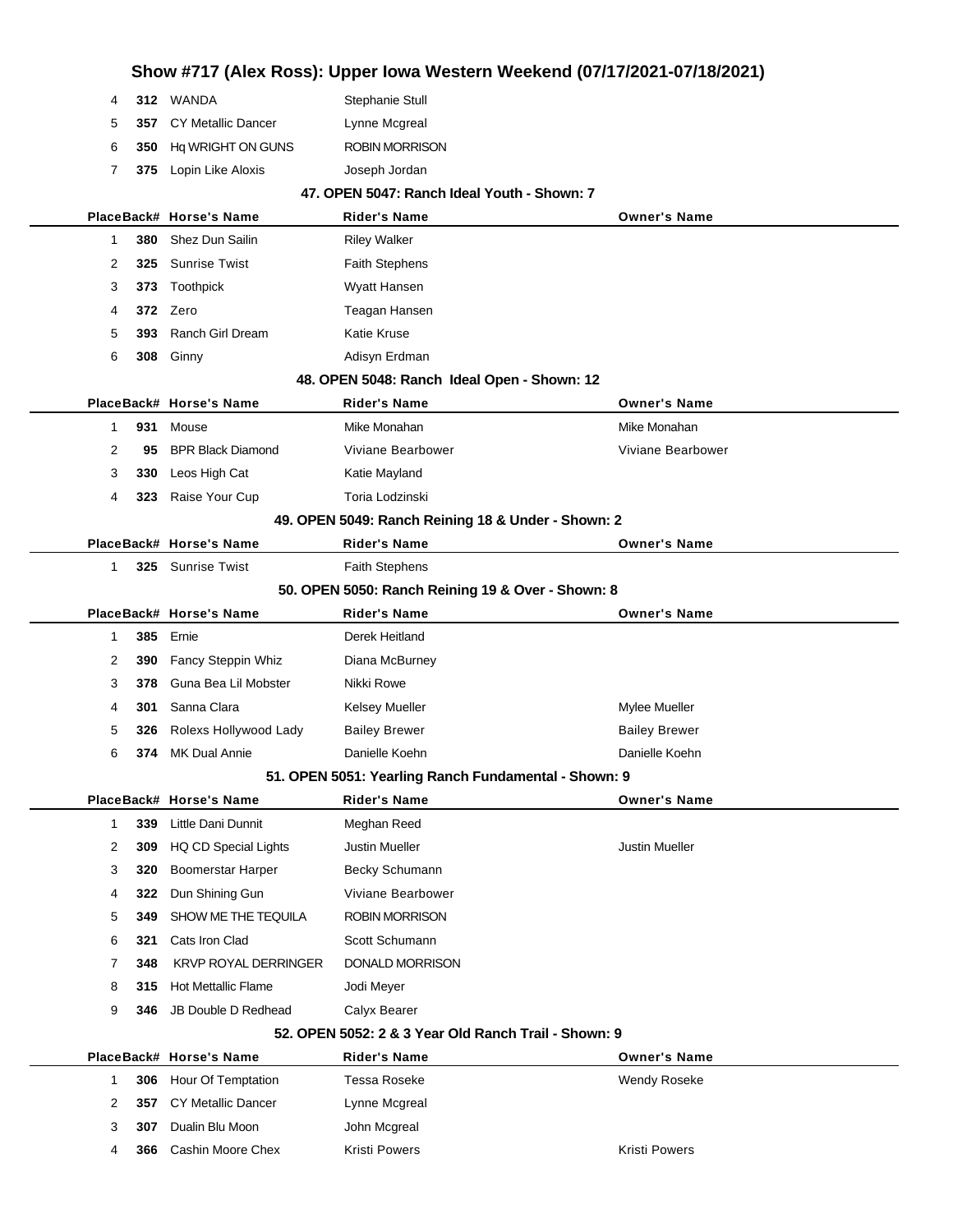|              |     |                          | Show #717 (Alex Ross): Upper Iowa Western Weekend (07/17/2021-07/18/2021) |                           |
|--------------|-----|--------------------------|---------------------------------------------------------------------------|---------------------------|
| 5            | 305 | <b>Metallic Ricochet</b> | Kelsey Mueller                                                            | Kelsey Mueller            |
| 6            | 360 | Smart Guys Got Guns      | Abby Maas                                                                 |                           |
| 7            | 352 | HQ Baby Got Back         | Calyx Beauer                                                              | JoAnn Brandau             |
| 8            | 380 | Shez Dun Sailin          | <b>Riley Walker</b>                                                       |                           |
| 9            | 350 | Hq WRIGHT ON GUNS        | <b>ROBIN MORRISON</b>                                                     |                           |
|              |     |                          | 53. OPEN 5053: Ranch Trail 18 & Under - Shown: 4                          |                           |
|              |     | PlaceBack# Horse's Name  | <b>Rider's Name</b>                                                       | <b>Owner's Name</b>       |
| $\mathbf{1}$ | 301 | Sanna Clara              | Mylee Mueller                                                             | Mylee Mueller             |
| 2            | 325 | <b>Sunrise Twist</b>     | <b>Faith Stephens</b>                                                     |                           |
| 3            | 355 | <b>Dibbles</b>           | Rebecca Bartling                                                          | Rebecca Bartling          |
| 4            | 340 | Sequoyah                 | Shawn Partlow                                                             |                           |
|              |     |                          | 54. OPEN 5054: Ranch Trail 19 & Over - Shown: 11                          |                           |
|              |     | PlaceBack# Horse's Name  | <b>Rider's Name</b>                                                       | <b>Owner's Name</b>       |
| 1            | 330 | Leos High Cat            | Katie Mayland                                                             |                           |
| 2            | 310 | Rums Dry Spark           | Jodi Meyer                                                                | Jodi Meyer                |
| 3            | 341 | MEC Peppered N Chilled   | Erin Weber                                                                |                           |
| 4            | 358 | Awesome Metallic Cat     | John Mcgreal                                                              |                           |
| 5            | 324 | Hes A Cool Rooster       | <b>Steve Guilling</b>                                                     |                           |
| 6            | 326 | Rolexs Hollywood Lady    | <b>Bailey Brewer</b>                                                      | <b>Bailey Brewer</b>      |
| 7            | 338 | Ms Connie                | Dennis Clinton                                                            |                           |
|              |     |                          | 55. OPEN 5055: Ranch Riding 18 & Under - Shown: 8                         |                           |
|              |     | PlaceBack# Horse's Name  | <b>Rider's Name</b>                                                       | <b>Owner's Name</b>       |
| $\mathbf{1}$ | 380 | Shez Dun Sailin          | <b>Riley Walker</b>                                                       |                           |
| 2            | 325 | <b>Sunrise Twist</b>     | <b>Faith Stephens</b>                                                     |                           |
| 3            | 355 | <b>Dibbles</b>           | Rebecca Bartling                                                          | Rebecca Bartling          |
| 4            |     | 372 Zero                 | Teagan Hansen                                                             |                           |
| 5            | 373 | Toothpick                | Wyatt Hansen                                                              |                           |
| 6            | 306 | Hour Of Temptation       | Tessa Roseke                                                              | Wendy Roseke              |
| 7            | 356 | Cheyenne                 | <b>KAYCEE WIEBKE</b>                                                      |                           |
| 8            | 301 | Sanna Clara              | Mylee Mueller                                                             | Mylee Mueller             |
|              |     |                          | 56. OPEN 5056: Ranch Riding Amateur - Shown: 18                           |                           |
|              |     | PlaceBack# Horse's Name  | <b>Rider's Name</b>                                                       | <b>Owner's Name</b>       |
| $\mathbf 1$  | 278 | Notorious Big            | Kris Walker                                                               | <b>Riley Walker</b>       |
| 2            | 326 | Rolexs Hollywood Lady    | <b>Bailey Brewer</b>                                                      | <b>Bailey Brewer</b>      |
| 3            | 345 | One Rowdy Time           | Josie Jensen                                                              | Pam Danono                |
| 4            | 353 | MY LIMITED EDITION       | TERRI HURLEY                                                              |                           |
| 5            | 324 | Hes A Cool Rooster       | <b>Steve Guilling</b>                                                     |                           |
| 6            | 97  | Razzle                   | Shannon Moeller                                                           | Shannon & Shannon Moeller |
| 7            | 378 | Guna Bea Lil Mobster     | Nikki Rowe                                                                |                           |
|              |     |                          | 57. OPEN 5057: Ranch Riding Open - Shown: 17                              |                           |
|              |     | PlaceBack# Horse's Name  | <b>Rider's Name</b>                                                       | <b>Owner's Name</b>       |
| 1            | 278 | Notorious Big            | Kris Walker                                                               | <b>Riley Walker</b>       |
| 2            | 324 | Hes A Cool Rooster       | <b>Steve Guilling</b>                                                     |                           |
| 3            |     | 358 Awesome Metallic Cat | John Mcgreal                                                              |                           |
| 4            | 97  | Razzle                   | Shannon Moeller                                                           | Shannon & Shannon Moeller |
| 5            | 351 | MY GIRLS GOT DEFINITION  | <b>MARY HANSON</b>                                                        |                           |